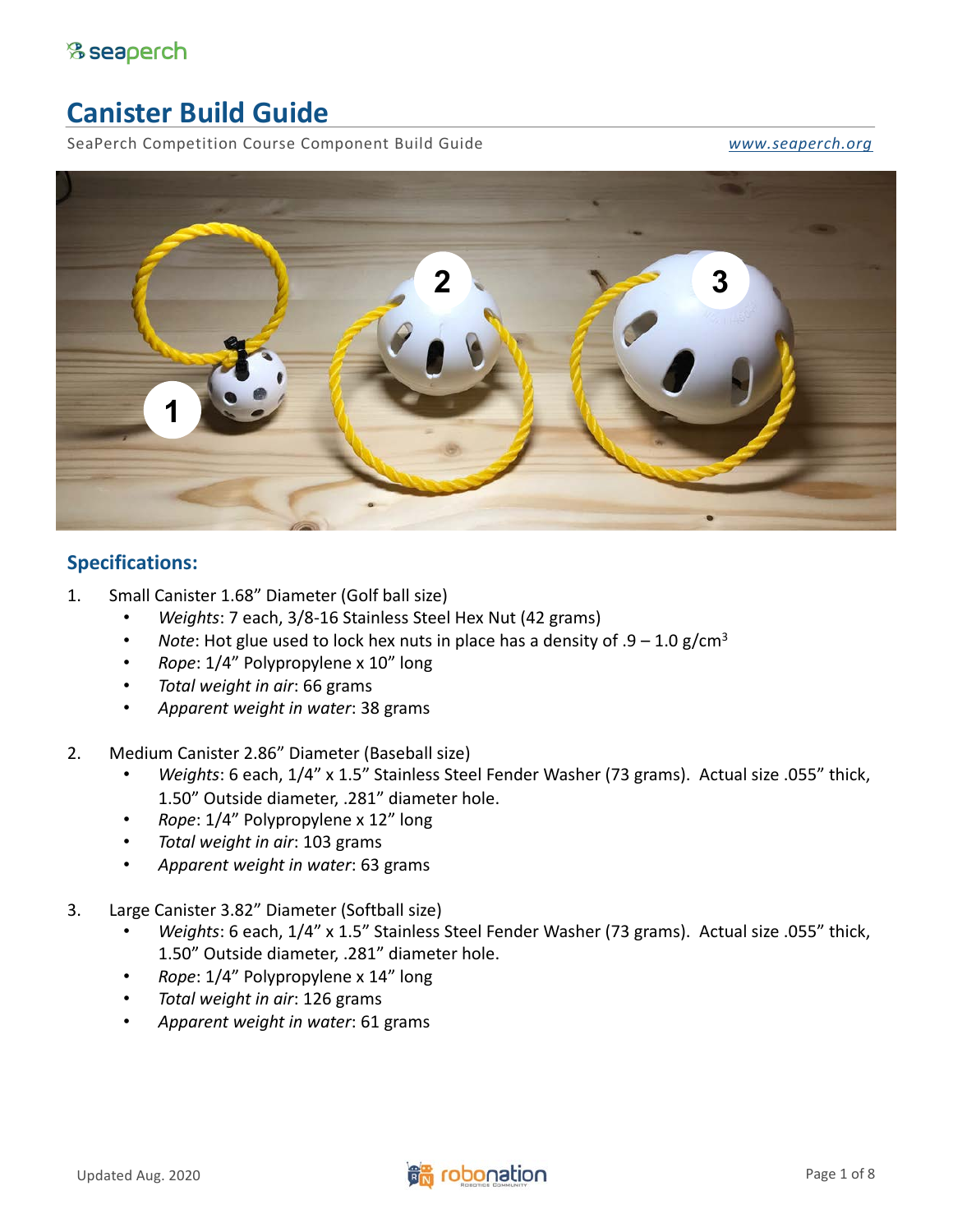## **Table of Contents**

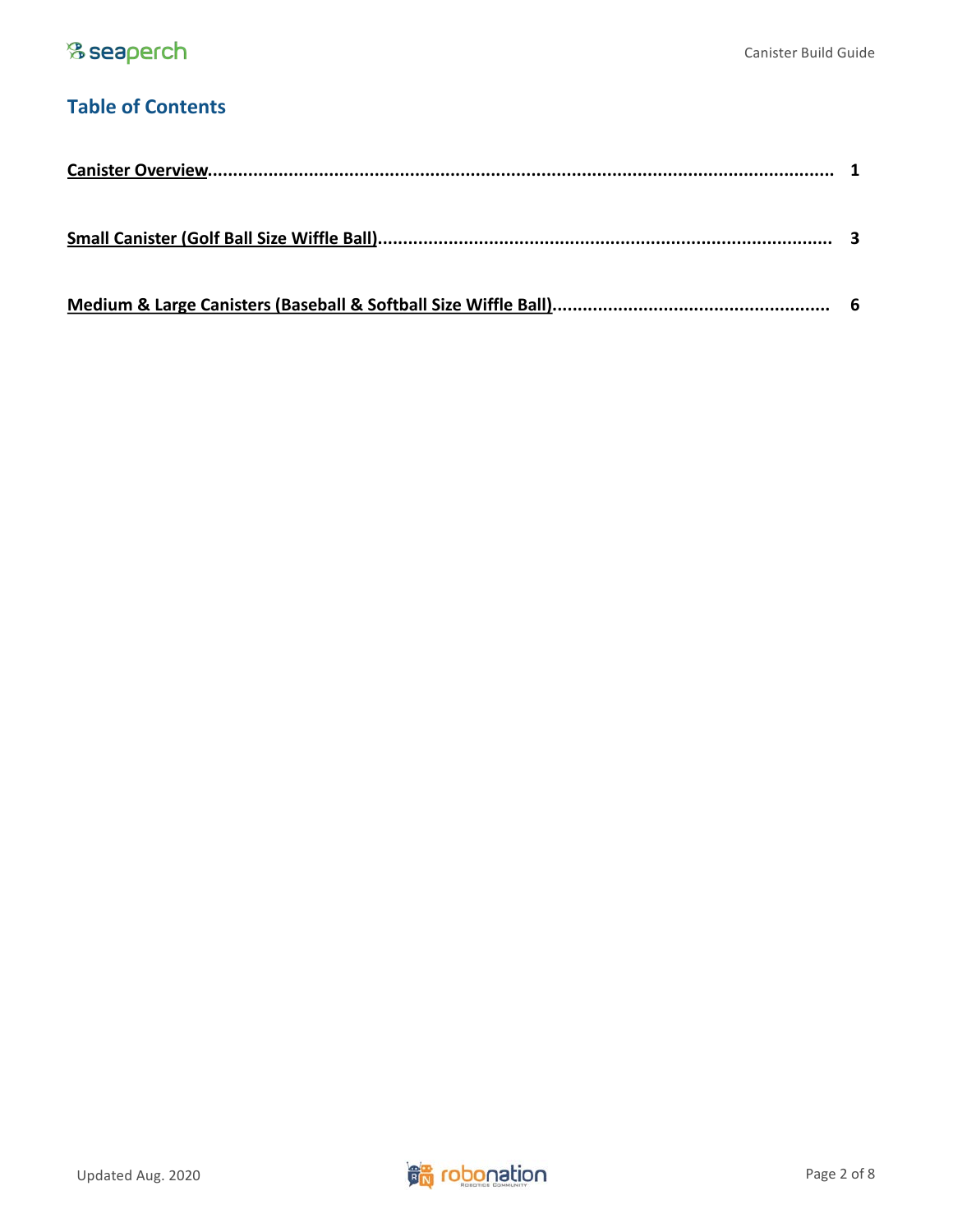### <span id="page-2-0"></span>% seaperch

#### **Small Canister (Golf Ball Size Wiffle Ball)**

1. Hot glue the holes in the hex nuts. This prevents air entrapment which will affect the apparent weight in water.





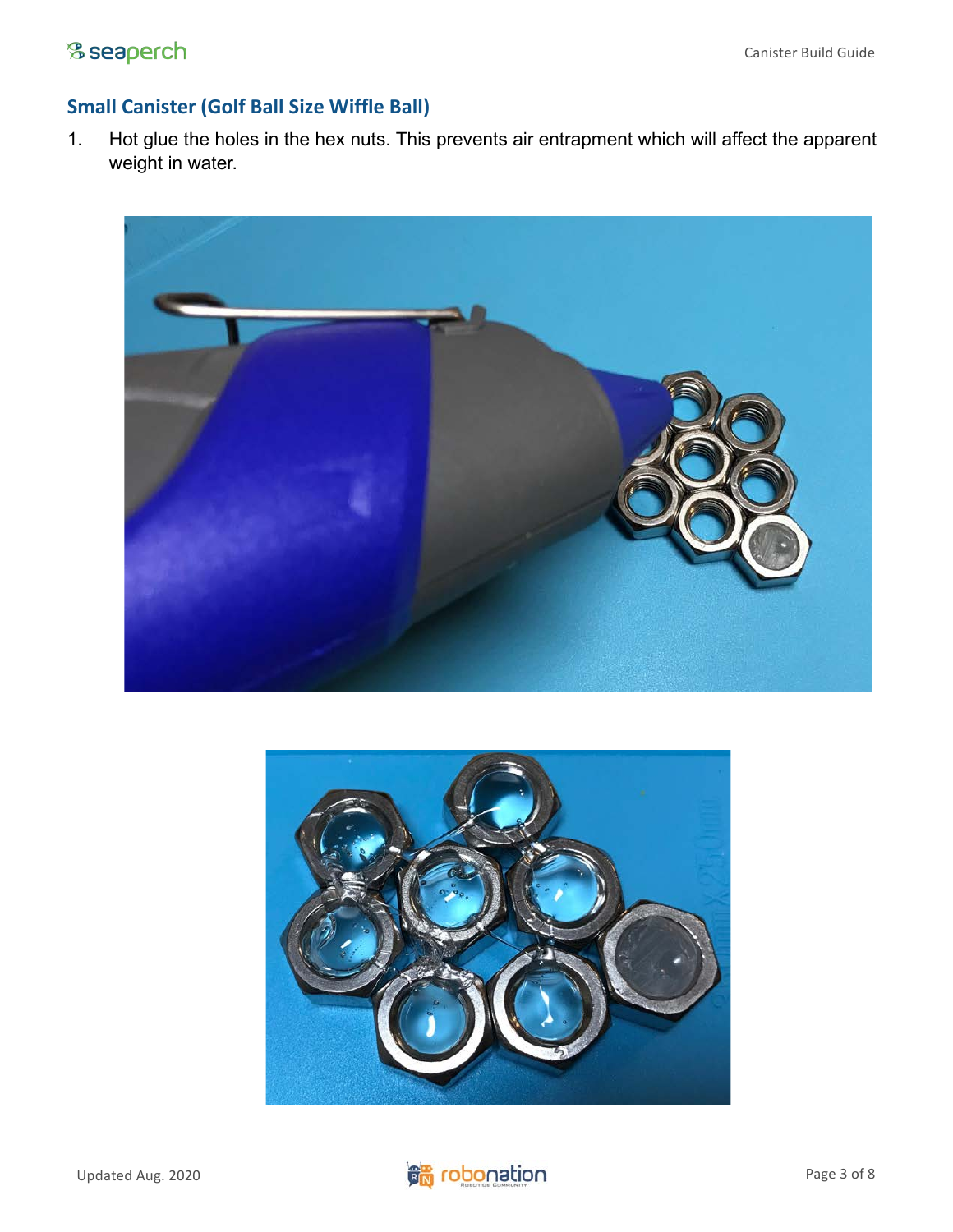#### **Small Canister (Golf Ball Size Wiffle Ball) – continued**



2. Make a slit between two of the holes *(Figure 1).*





- 3. Insert 7 nuts *(Figure 2).*
- 4. Squirt enough hot glue into Wiffle ball to coat hex nuts *(Figure 3).* This prevents hex nuts from moving. *Figure 4* is for illustration purpose only to show hex nuts covered with glue – DO NOT cut your ball as shown.

**Use safety precautions when using hot glue.**



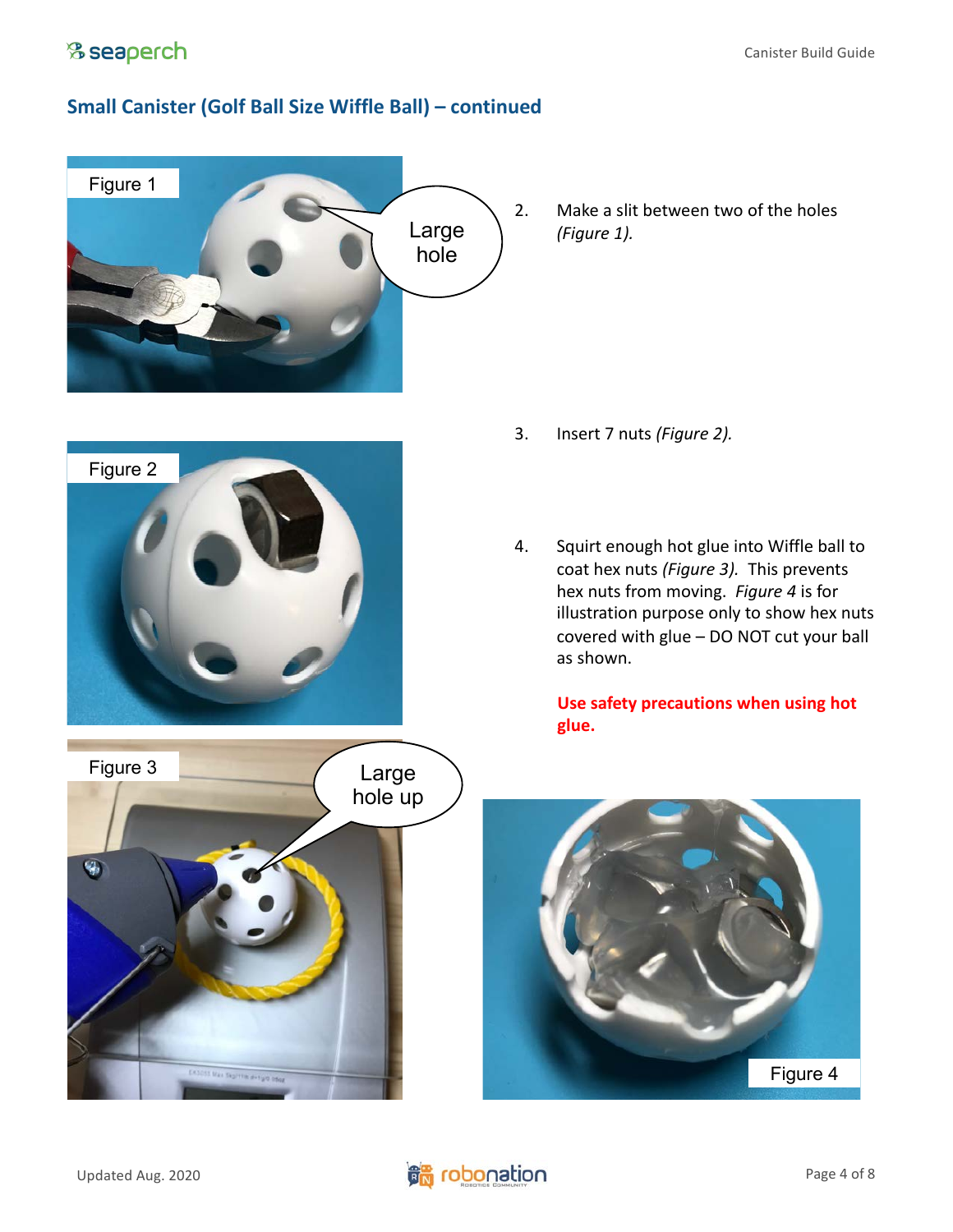#### **Small Canister (Golf Ball Size Wiffle Ball) – continued**



- 5. Overlap the rope ends 3/4" to 1" and fasten using an 8" to 10" long cable tie.
- 6. Cut off end of cable tie as close to lock as possible.

*(Instructions typical for all rope hoops.)*

- 5. Connect the rope hoop to the Wiffle ball (center over large hole with hex nuts on bottom) as shown using an 8" to 10" long cable tie.
- 6. Assure that the cut off end of cable tie as close to lock as possible.

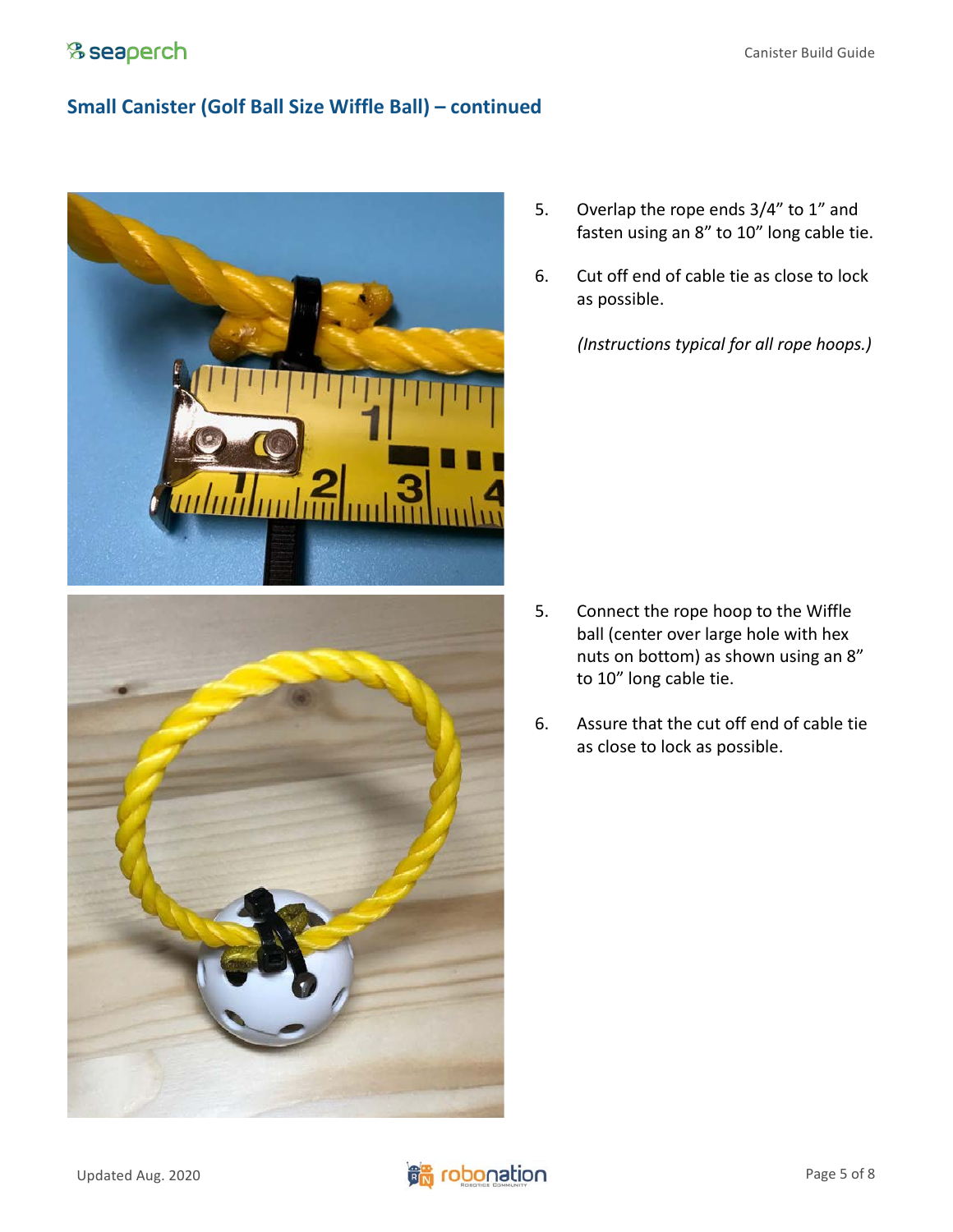#### **Medium & Large Canisters (Baseball & Softball Size Wiffle Ball)**





<span id="page-5-0"></span>1. Cut a slit on both ends of any slot using diagonal cutting. The slit must be large enough to allow the fender washers to be inserted.

*Please remember to use safety precautions when cutting the slit.*

2. Insert 6 washers.

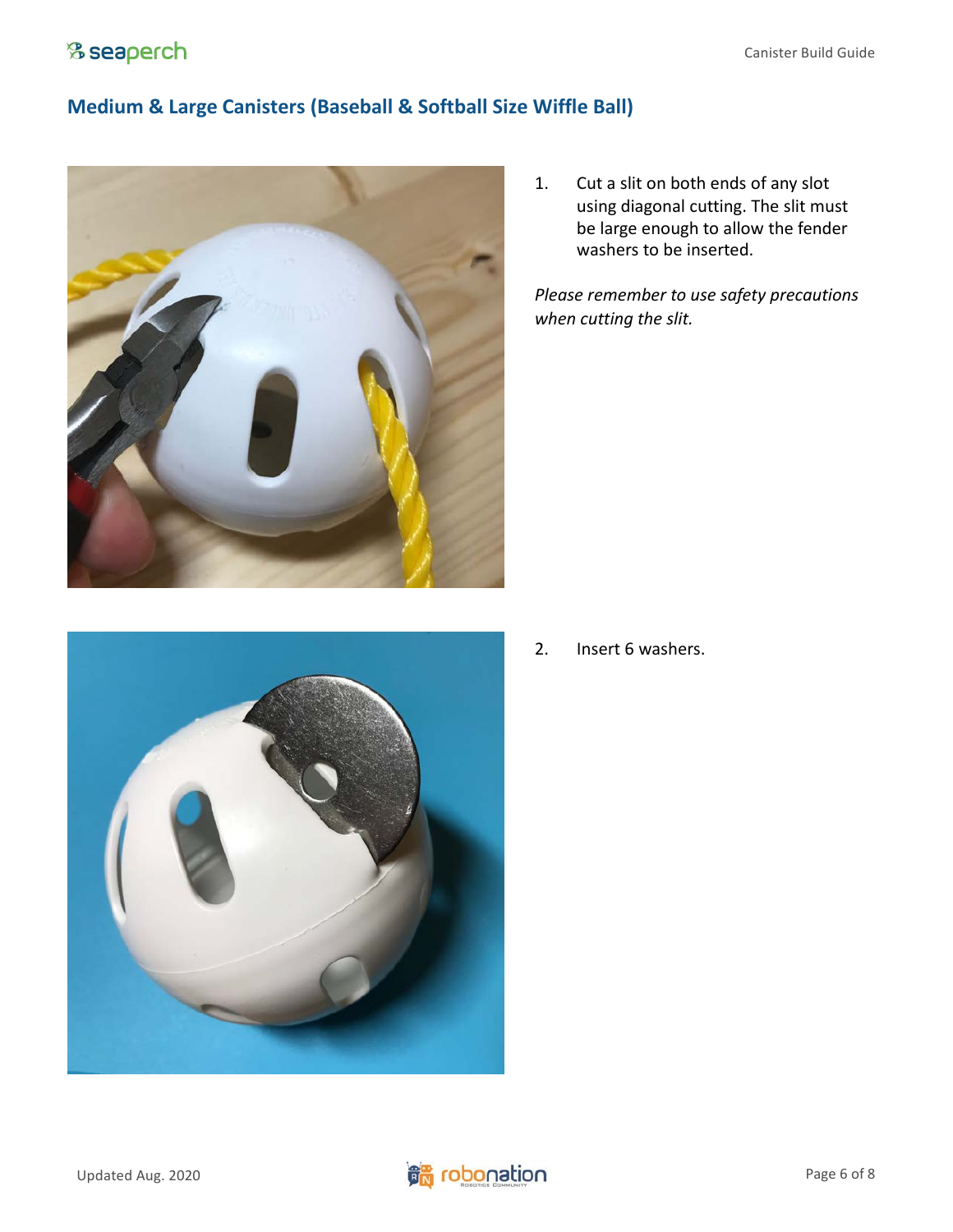### & seaperch

#### **Medium & Large Canisters (Baseball & Softball Size Wiffle Ball) - continued**

**3. For Medium Canisters (Baseball size Wiffle Ball):** Lock the washers in place using two 8" to 10" long cable ties (*Figure 1 & Figure 2)*





**4. For Large Canisters (Softball size Wiffle Ball):** Lock the washers in place using three 8" to 10" long cable ties (*Figure 3 & Figure 4).*